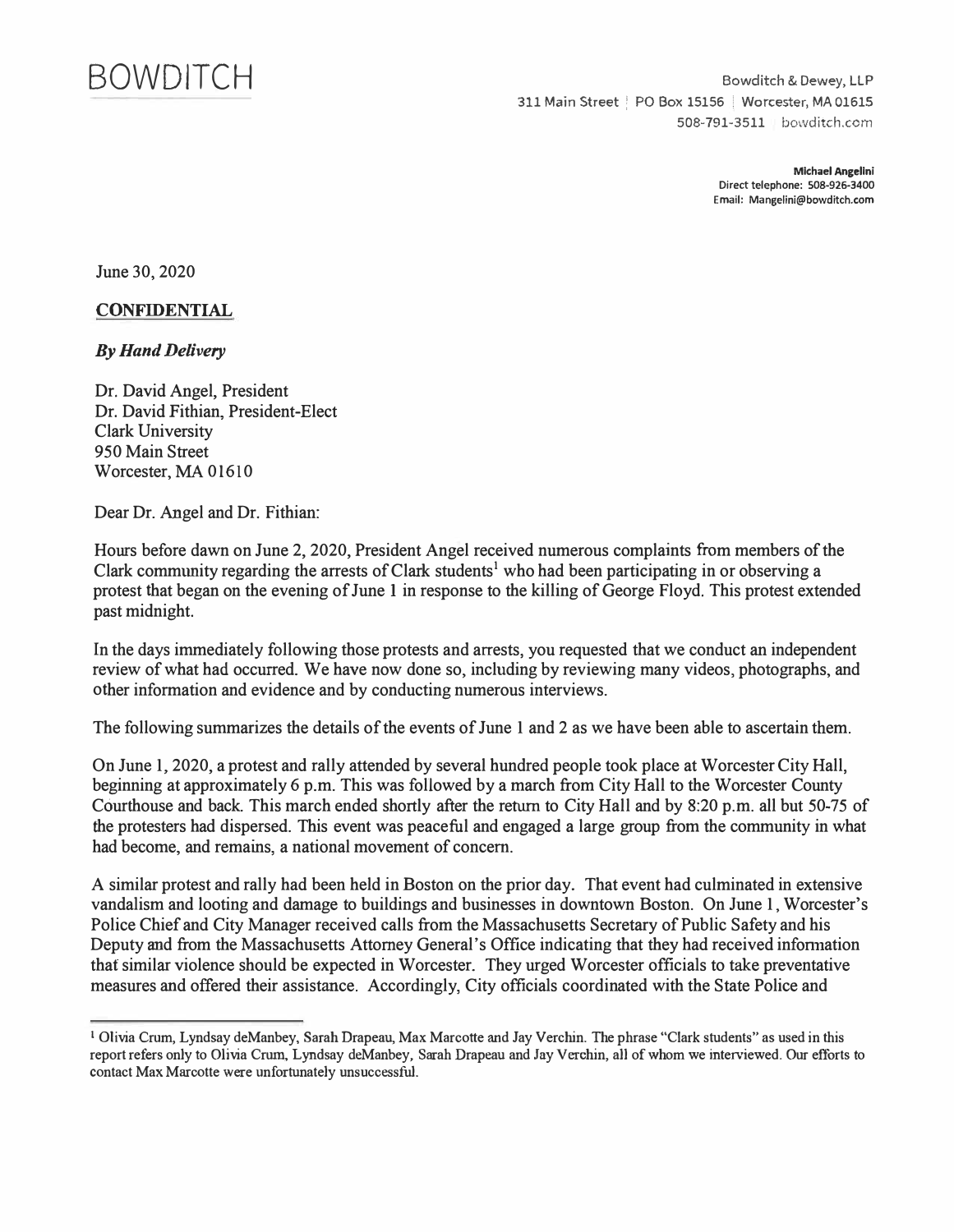

National Guard to provide contingency assistance to the WPD. The WPD Tactical Unit was placed on alert and teams from the National Guard and the State Police trained in crowd and riot control were positioned at remote locations prior to the start of the protest rally. The City released these teams when the City Hall rally ended. The WPD Tactical Unit remained on alert at the WPD headquarters.

Shortly after 9 p.m. the remaining group of protestors left City Hall, moving along Franklin Street and Portland Street and then south on Main Street. Along the way, a window in the rear of City Hall and a storefront window on Mechanic Street were broken. The group was accompanied by WPD officers in cruisers, some of whom had responded to reports of property damage and others who were guiding the group as it moved along the street, redirecting vehicular traffic. The only police involved at this point were regularly uniformed WPD officers.

As the group moved along Main Street in the direction of Clark University and approached Hammond Street, the situation changed. Some of the group began engaging with the police officers, yelling at them and using profanities. Objects were thrown at police cruisers. At approximately IO p.m. the crowd gathered in the vicinity of Hammond, May and Main Streets and a WPD cruiser parked on Hammond Street and occupied by a police officer was surrounded by a large group of the protestors. The WPD officer became concerned about his safety, called for assistance and escaped from the vehicle. In response, it was decided to activate the Tactical Unit.

This Unit consisted of 35 to 40 trained officers dressed in riot gear with helmets, face shields and body armor and equipped with less-than-lethal weapons. It arrived at approximately 10:15 p.m.

The Tactical Unit officers dispersed protestors from around the WPD cruiser and then from the Dunkin' Donuts parking lot on Main Street. The Unit was then positioned in ranks across Main Street facing south toward Clark near the intersection of Hammond and Main Street. The 50-75 protesters were assembled on and adjacent to Main Street, between the Tactical Unit and Claremont Street. One arrest was made, but not of a Clark student. Many from the crowd lay in the street, in protest, and were not disturbed. One member of the crowd insisted that the police kneel in memory of George Floyd, and several did so.

The Tactical Unit ordered the crowd to disperse and to go home. The majority of the crowd ignored these orders. Some began assailing the police with flares, fireworks, rocks, comete, bottles, and other debris. One man was observed on a nearby rooftop holding in his hand a device that appeared to be a Molotov cocktail. When he was arrested, it was confirmed that this was indeed a Molotov cocktail and several more of them were discovered in his satchel. Some officers were struck and injured by material thrown and fired at them. One officer was burned by a flare shot directly into the line of police.

For approximately the next two hours, the Tactical Unit, supported by regularly uniformed WPD officers, continued its efforts to disperse the crowd, moving forward and back on Main Street, and giving direct orders to leave. They periodically deployed pepper spray cannisters and other non-lethal crowd-control devices such as stinger grenades<sup>2</sup> and sponge rounds.<sup>3</sup> No "tear gas" was used. Although the crowd thinned over time, a number of protesters (more than 20 but less than 40) remained and continued to throw objects at the

<sup>&</sup>lt;sup>2</sup> A stinger grenade is a rubber bodied device that delivers rubber pellets, light flashes and loud sounds.

**<sup>3</sup> A sponge round is a projectile with a foam tip used to deter non-compliant subjects.**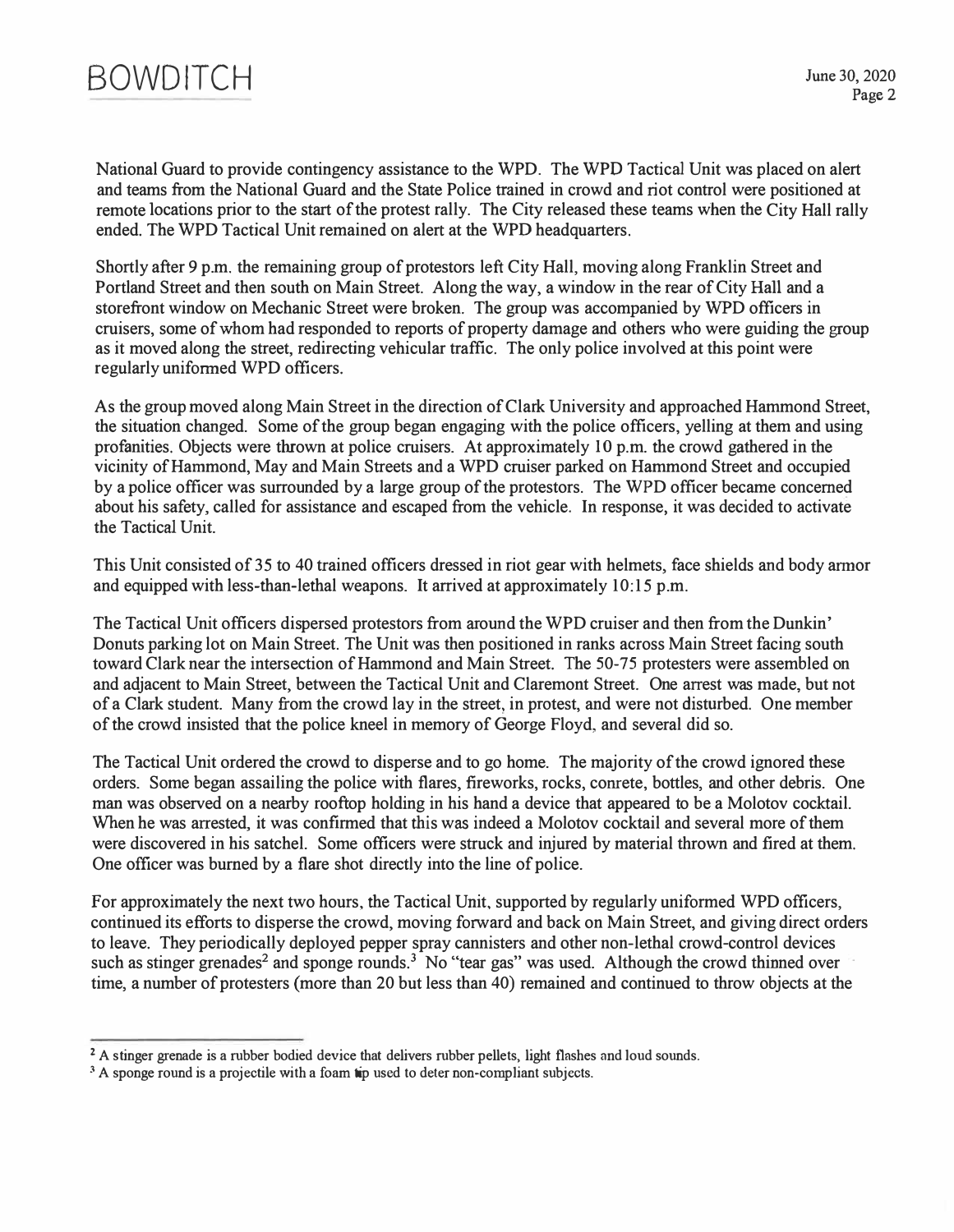

*police and to damage property along Main Street, including by breaking windows on store fronts and lighting at least one fire.* 

*At approximately 10:30 p.m., the Clark University Police Department (CUPD)***<sup>4</sup>***was called by the WPD to assist with controlling vehicular traffic. The Clark officers responded in two marked vehicles. Upon*  arriving, they observed what they described as a large crowd facing the Tactical Unit, which was positioned *in a line across Main Street to the north of the protesters. They observed the protesters throwing rocks, bricks and bottles and shooting fireworks and shouting obscenities at the Tactical Unit. The protestors also began taunting, shouting obscenities and directing racial slurs at the Clark officers, who heard repeated orders by the Tactical Unit to disperse and to leave.* 

*The Tactical Unit deployed pepper spray, stinger grenades and sponge rounds and the crowd began movi*ng *south on Main Street towards where CUPD cruisers were positioned. The combination of protesters and backed-up traffic blocked these cruisers from moving. A large group surrounded the cruisers and began throwing rocks and bottles at them, with the officers seated inside. Objects were thrown directly at the windshields, doors and windows of both cruisers. The side panels of one of the cruisers were repeatedly kicked and each of the cruisers was extensively damaged. Side, back and front windows were shattered, and the body of each vehicle was dented and scraped. The CUPD officers were eventually able to maneuver their vehicles around the blockade and to return to campus. Upon arriving at the campus, they began removing the broken glass and discovered that a bottle thrown at one of the cruisers was a Molotov cocktail which had not ignited. <sup>5</sup>*

*The CUPD Officers then repositioned their vehicles on the campus to prevent unauthorized persons from entering. They did not participate in removing protesters or in any arrests.* 

*Shortly after 11 p.m., three of the Clark students who were arrested, Olivia Crum, Lyndsay deManbey, and Sarah Drapeau, left their apartment on Norwood Street to observe and record the situation. They walked north on Main Street to near the corner of Claremont Street and observed the Tactical Unit deploy the type of crowd-control devices already referenced. They also observed one or two individuals throwing rocks at the police. After returning to their apartment to charge their cell phones, at about 12:20 a.m. they walked on Norwood Street to Woodland Street and to the comer of Louden and Main Streets, to observe what was happening.* 

*Clark student Jay Verchin began, using a cell phone, to live-stream the protesters and the police on Main*  Street at approximately 11:50 p.m. Verchin observed the police attempting to disperse the crowd and *arresting some protestors and saw one protestor throw a brick at a police van and another protestor ignite a flammable liquid.* 

*Video recordings and other infonnation reflect that at least two of the Clark students were or should have been aware of the seriousness of what was underway and the risk of arrest. Among other things, their recordings note "a white dude throwing bricks and pushing a dumpster down the street", that protestors were using fireworks and smoke bombs, that police were "telling people to leave"., that the police were not* 

**<sup>4</sup>**Officers Kalah LaPlante, Michael Sabatalo, Jr., Kendall Watson and Brandon Yap.

*<sup>5</sup>* These officers had faced great risk of harm. They did so calmly and professionally and their restraint in not using force in this situation is commendable.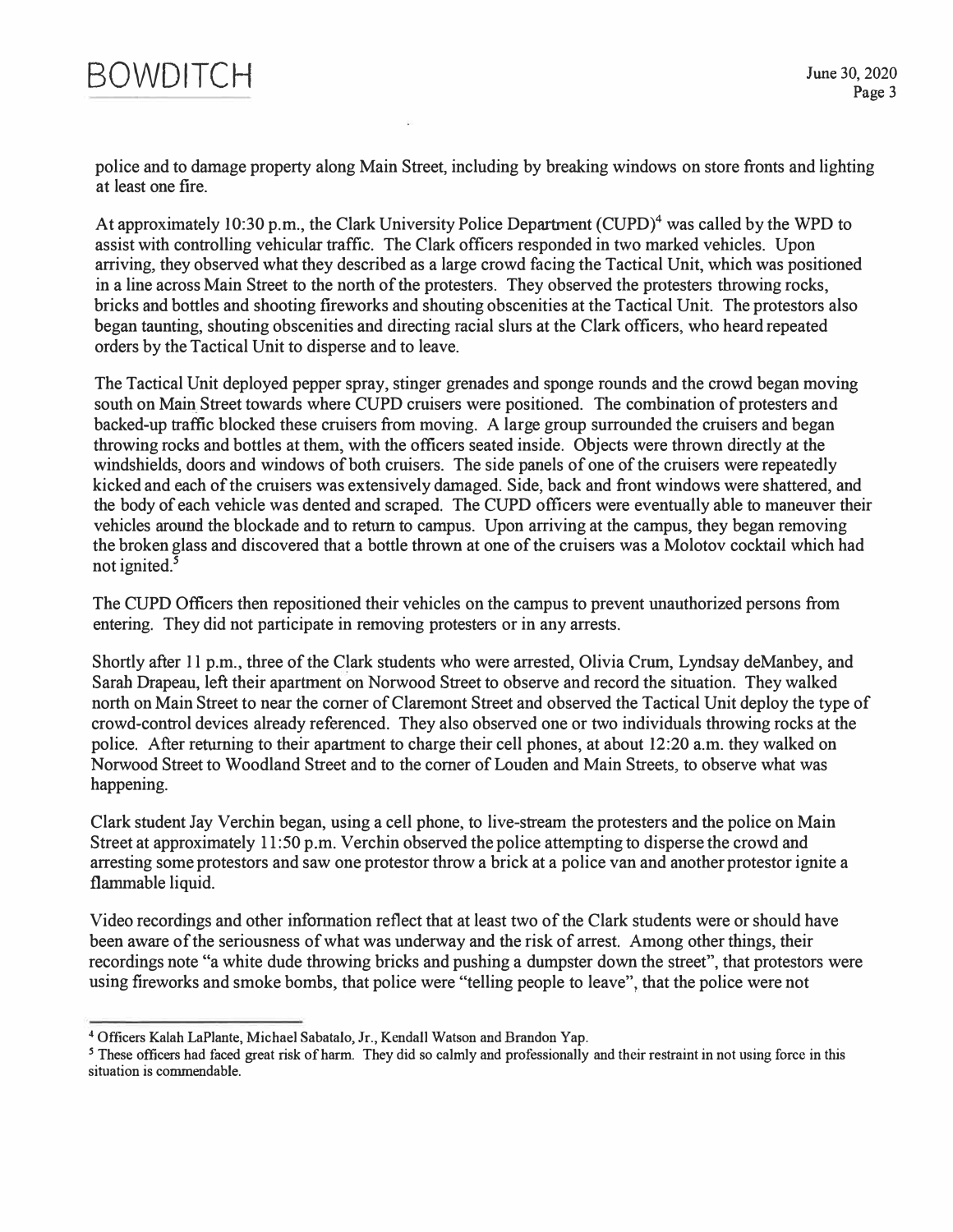

engaging with the crowd but were "like a line of black ants", that there were instigators destroying property and throwing rocks, that store-front windows were being broken, that the situation was "all-out chaos", that "a lot of people are going to need bail" and that people were "throwing s\*\*t" at the police. One of them was messaging to others in the Clark community to "show up now" and that "this is really fun."

The streamed claims by one of them that the CUPD were acting improperly, that the WPD were using mace, and that the crowd consisted of only a "handful of black and brown faces" were not true.

In a video recording, Verchin acknowledged concern about being arrested and hid to avoid being seen by police. On the same video, Drapeau commented that police were "telling people to go home."

Shortly after 12:00 a.m., the WPD officers apparently decided to arrest those protestors who would not disperse. The Tactical Unit moved further south on Main Street towards another group of WPD officers positioned in the area of Hancock Street, with the objective of apprehending the protesters who had refused to disperse in the face of repeated commands. This resulted in the arrest of the Clark students and several others.

At approximately 12:00 a.m., Verchin moved away from the apartment building and the bushes behind which Verchin had been hiding and walked south on Main Street toward the rear of a group of police officers who were making arrests and then attempted to evade police by hiding behind a tree on Hancock Street. In doing so, Verchin surprised a WPD officer and ran when seen by him. Verchin was then taken to the ground and handcuffed. Verchin allegedly incurred scrapes and brnises as a result of the arrest.

At the time, Drapeau was with deManbey and Crum near the corner of Louden and Main Streets. When Drapeau saw Verchin being arrested., she began yelling and ran across Main Street towards the officers who were arresting Verchin. The officers ordered Drapeau to stop and to lay down in the street. She complied and was handcuffed and arrested.

Drapeau claims that an officer had his knee on her back while she was on the ground and was being handcuffed. She claims that she repeatedly told the officer who secured her that she had "lung issues" and that the knee on her back was painful. The officer reportedly said "ok" but did not move. However, another officer told her that she could lay on her side, which she did.

Drapeau claims that arresting officers made unprofessional comments during her arrest, including by calling her "a fat bitch", saying "welcome to the real world" and responding to her request to loosen her tight handcuffs by saying that she "should have thought of that before getting arrested."

deManbey and Crum were on the sidewalk at the corner of Louden and Main Streets observing Drapeau being arrested on the opposite side of Main Street when they were commanded to get on the ground. Crum claims that deManbey was on the ground when she saw officers punching him on his back. She can be heard saying this on a recording made at the time. She also claims that a WPD officer broke the screen on her cell phone by repeatedly stepping on it. A video recording from that phone confirms that he did so.

deManbey states that several police officers yelled at him to take his hands out of his pockets while he was lying face down of the sidewalk, with his hands behind his back, and that multiple officers struck him several times on the back and kicked his legs while he was being arrested. He claims that he did not resist arrest and